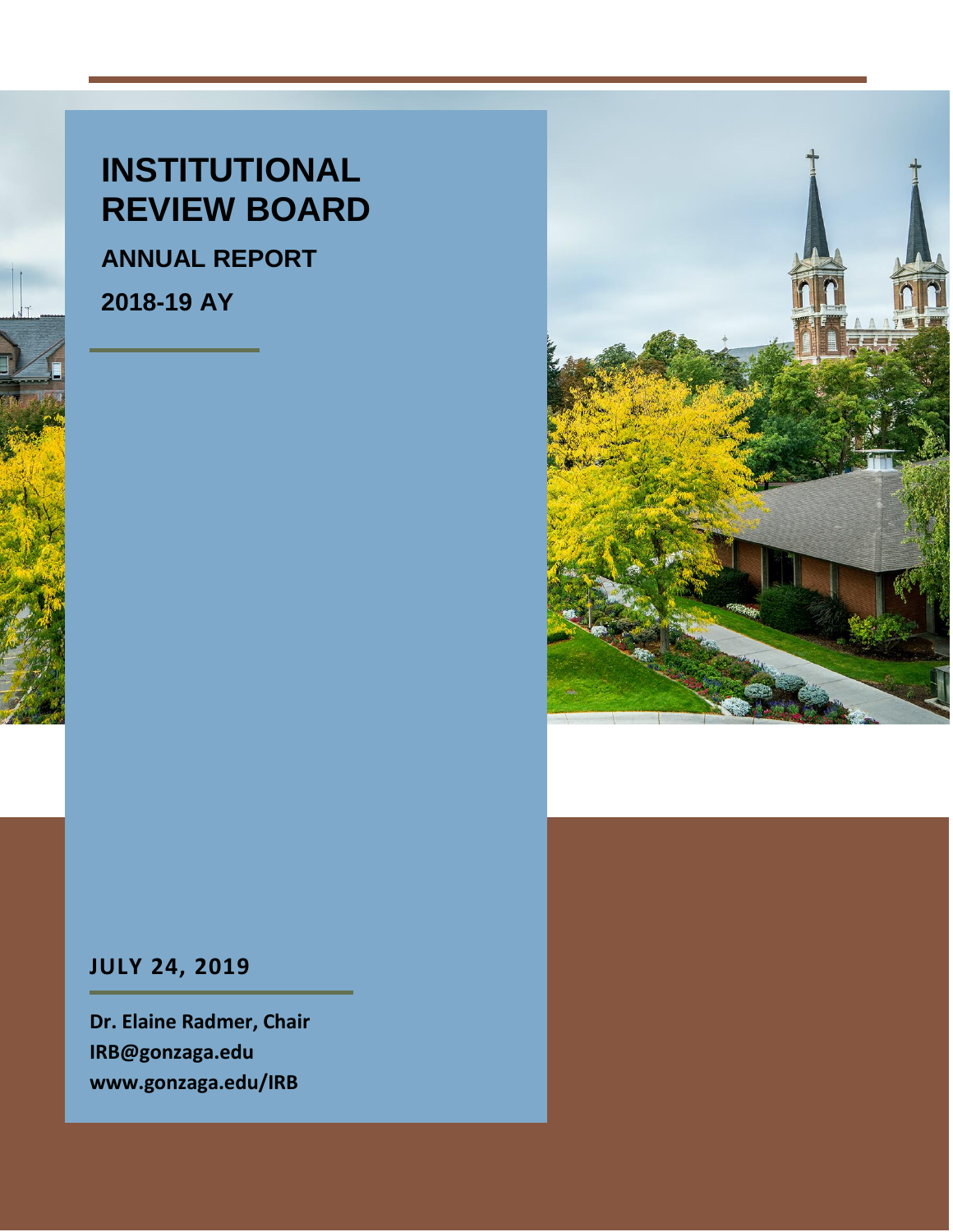#### **I. RESEARCH STUDY SUBMISSION NUMBERS**



### **II. CHANGES IMPLEMENTED BETWEEN JUNE 1, 2018 AND MAY 31, 2019**

#### **Change #1: Sustaining reviews over the summer**

- Piloted a compensation package for Non-exempt reviews (\$75 each) and Exempt reviews (\$25 each)
- Implemented a Chair-team to distribute Exempt reviews
- The total cost to the University for the completed summer protocols was close to \$2200

#### **Change #2: Adjustments for the revised Common Rule**

- A new exemption category Benign Behavioral interventions (Category 3)
	- o "Research involving benign behavioral interventions in conjunction with the collection of information from an adult subject through verbal or written responses (including data entry) or audiovisual recording if the subject prospectively agrees to the intervention and information collection…
	- $\circ$  ...benign behavioral interventions are brief in duration, harmless, painless, not physically invasive, not likely to have a significant adverse lasting impact on the subjects, and the investigator has no reason to think the subjects will find the interventions offensive or embarrassing"
- Revised Category 4 to include existing records originally collected for a non-research purpose
- Changed Exempt form and FAQ website
- Met with stakeholders to present and discuss revisions to the common rule regarding benign interventions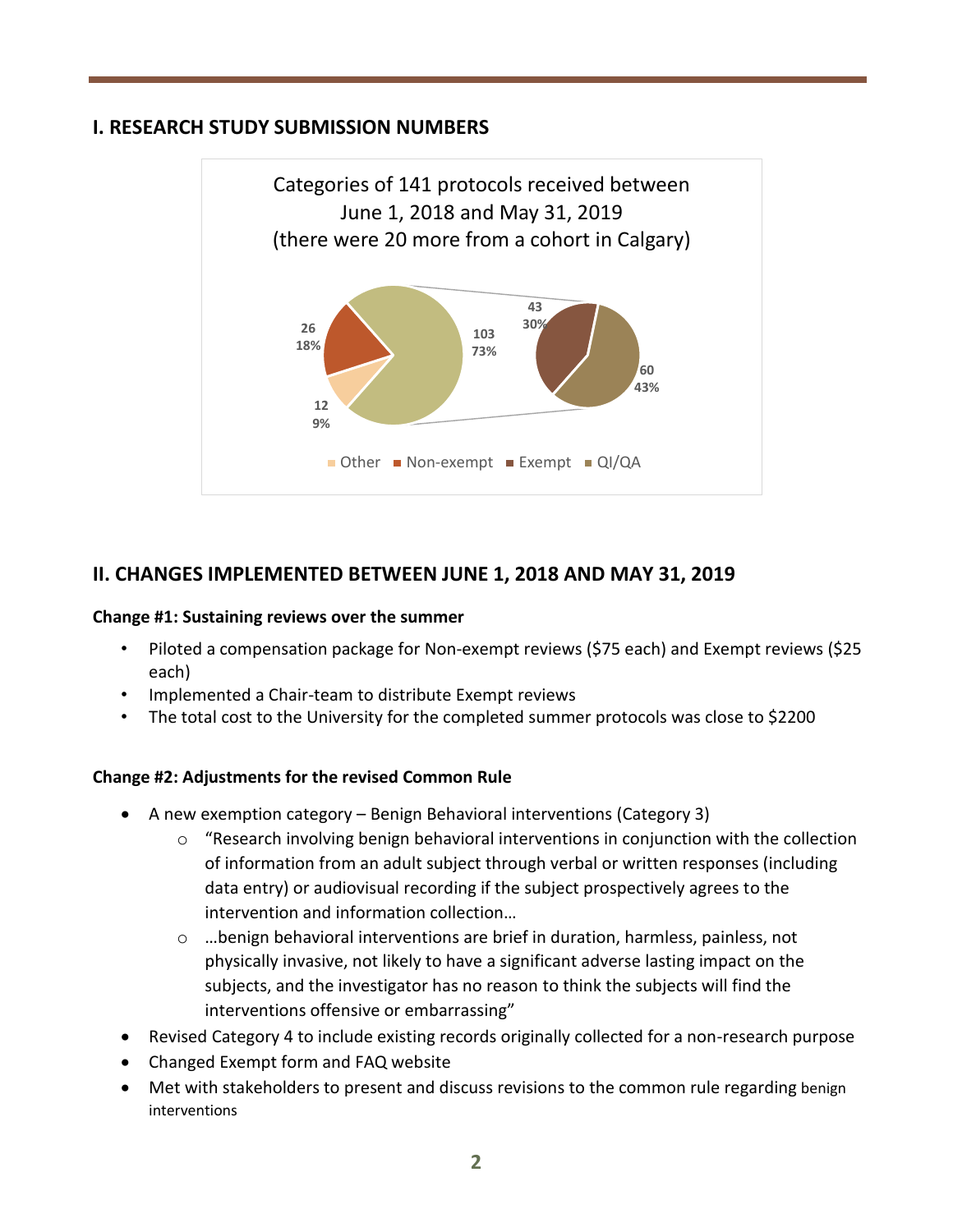#### **Change #3: Rolled out a University subscription to CITI (Collaborative Institutional Training Initiative)**

- The Board reviewed the modules and determined appropriate assignments for our researcher population
- Paul Bracke worked with CITI for single sign-on
- We prepared instructions for Gonzaga personnel

#### **Change #4: Continuing to clarify Quality Improvement/Quality Assurance (QI/QA) projects**

- Created a separate QI/QA form
- Expanded the FAQ to address when and for whom IRB submissions are needed
- Added detail to the table distinguishing between research and QI/QA

#### **Change #5: Continuing to collaborate with Kara Hughes for a SharePoint solution**

- Automatic emails for Exempt and Non-exempt approvals
- Lots of troubleshooting as needed

#### **Change #6: Additional adjustments related to privacy regulations**

- Added statements about HIPAA and FERPA to Exempt forms
- Adjusted requirements for Exempt Amendments a form need only be submitted if privacy, Data Use Agreements, or risk is likely affected.

#### **Change #7: Planning for study closure**

- We sent an email announcing that protocols approved prior to January 1, 2018 were closed.
- Exempt studies will now have a three-year expiration. Non-exempt studies will require a continuation form after one year.
- Some work is needed to enter dates in Sharepoint to support automatic emails.

#### **Pilot Stage—Preparing a process for research with tribal communities**

- Worked with Raymond Reyes and Wendy Thompson to prepare forms
- A two-step process is intended to encourage relationship building
- Forms to be piloted Fall 2019